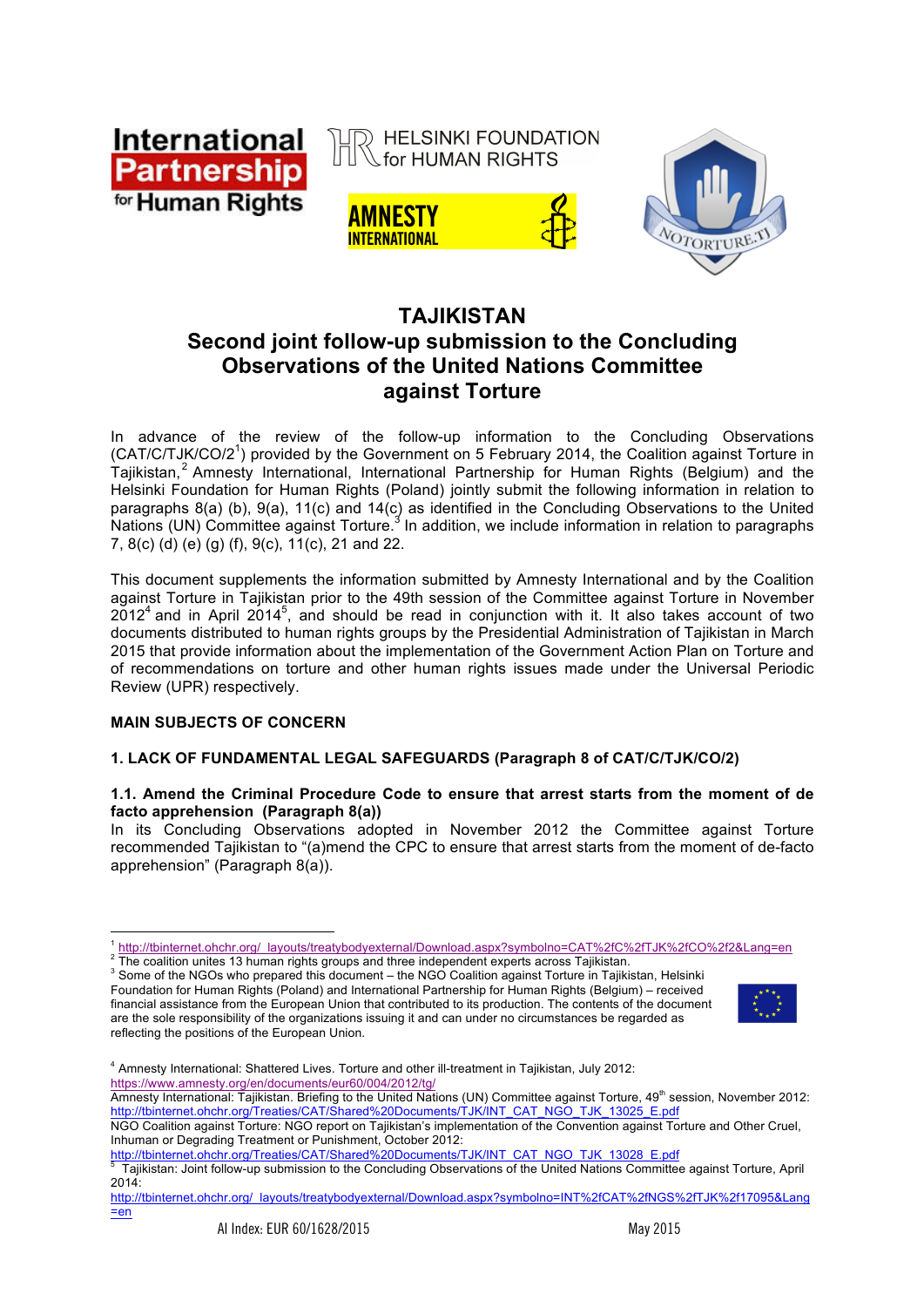However, to date the Criminal Procedure Code (CPC) of Tajikistan has not been amended to reflect this recommendation.

According to cases recorded by member organizations of the Coalition against Torture in Tajikistan in the period under review, the risk of torture and other ill-treatment remains highest during the first few hours following apprehension. During this period detainees are often held incommunicado and are effectively deprived of fundamental legal safeguards, until they are officially arrested at some later point. In practice, this can be hours or even days after detainees were deprived of liberty.

The practice of using arrest for a purported administrative offence as an excuse to remand someone for the purpose of a criminal investigation until they are offiially arrested as a criminal suspect, continues in Tajikistan and there have been no legislative or other changes to address this issue.

# **1.2. Detention record and informing detainees of their rights (Paragraph 8 (b) and (c))**

The Committee against Torture recommended Tajikistan to "(e)stablish an official, central register in which the arrest is scrupulously and immediately recorded, including at the minimum: (i) the time of arrest; (ii) the reason for arrest; (iii) the names of the arresting officer(s); (iv) the location where they are detained and any subsequent transfers; and (v) the names of the officers responsible for them in custody. Responsible officers who fail to record such information should be held accountable" (Paragraph 8 (b)).

Article 94, part 1 of the CPC of Tajikistan requires officers to draw up a detention record within three hours of the detainee's arrival at the police station. It stipulates that the record must include information about the time and place of arrest, the grounds for arrest and the time when the detention record was completed. However, domestic legislation does not require police to include the names of the arresting officers. The lack of such a requirement provides the authorities investigating torture or other ill-treatment complaints with an excuse for claiming it was not possible to establish the identity of the arresting officer/s.

To our knowledge, despite the above-mentioned recommendations by the Committee against Torture, no central register has been introduced in Tajikistan to record crucial information about each detainee, the detaining officers and the officers responsible for him or her in custody.

In its Concluding Observations the Committee against Torture recommended Tajikistan to "(e)nsure that suspects are informed of their rights at the very moment of apprehension as well as reasons for their detention" (Paragraph 8 (c)). International standards clearly state that any person should, at the moment of their arrest and at the commencement of detention or promptly thereafter, be given information on and an explanation of their rights and how to exercise them. However, domestic legislation requires police to inform detainees of their rights only when the detention record is presented to them.

According to the Preliminary Report on the Implementation of the Government Action Plan on Torture distributed to human rights groups and other interested parties by the Department on Human Rights Guarantees of the Presidential Administration of Tajikistan in March 2015, the Ministry of Justice set up a working group to discuss the introduction of draft amendments to the CPC and the Law "On Detention Procedures and Conditions of Suspects, Accused Persons and Defendants" pertaining to data to be included in detention records. The Coalition against Torture in Tajikistan learnt of the existence of this working group through the March 2015 report and it has no further information about its composition and activities. We believe that the working group should include broad consultations with civil society organizations with relevant expertise in order to provide recommendations and comments on relevant draft legislation.

#### **1.3. Ensuring prompt access to a lawyer of the detainee's choice (Paragraph 8 (d))**

The situation remains largely unchanged since Amnesty International and the Coalition against Torture in Tajikistan submitted follow-up information to the Committee against Torture in April 2014, and the practice of involvement of an ex officio lawyer has widely persisted.

In those cases where detainees or their families do not appoint their own lawyer, but the detainee requests legal counsel or the participation of a lawyer is obligatory by law (cases of especially serious crimes), the detainee is entitled to the services of a lawyer whose services are paid by the state. In

AI Index: EUR 60/1628/2015 2 2 May 2015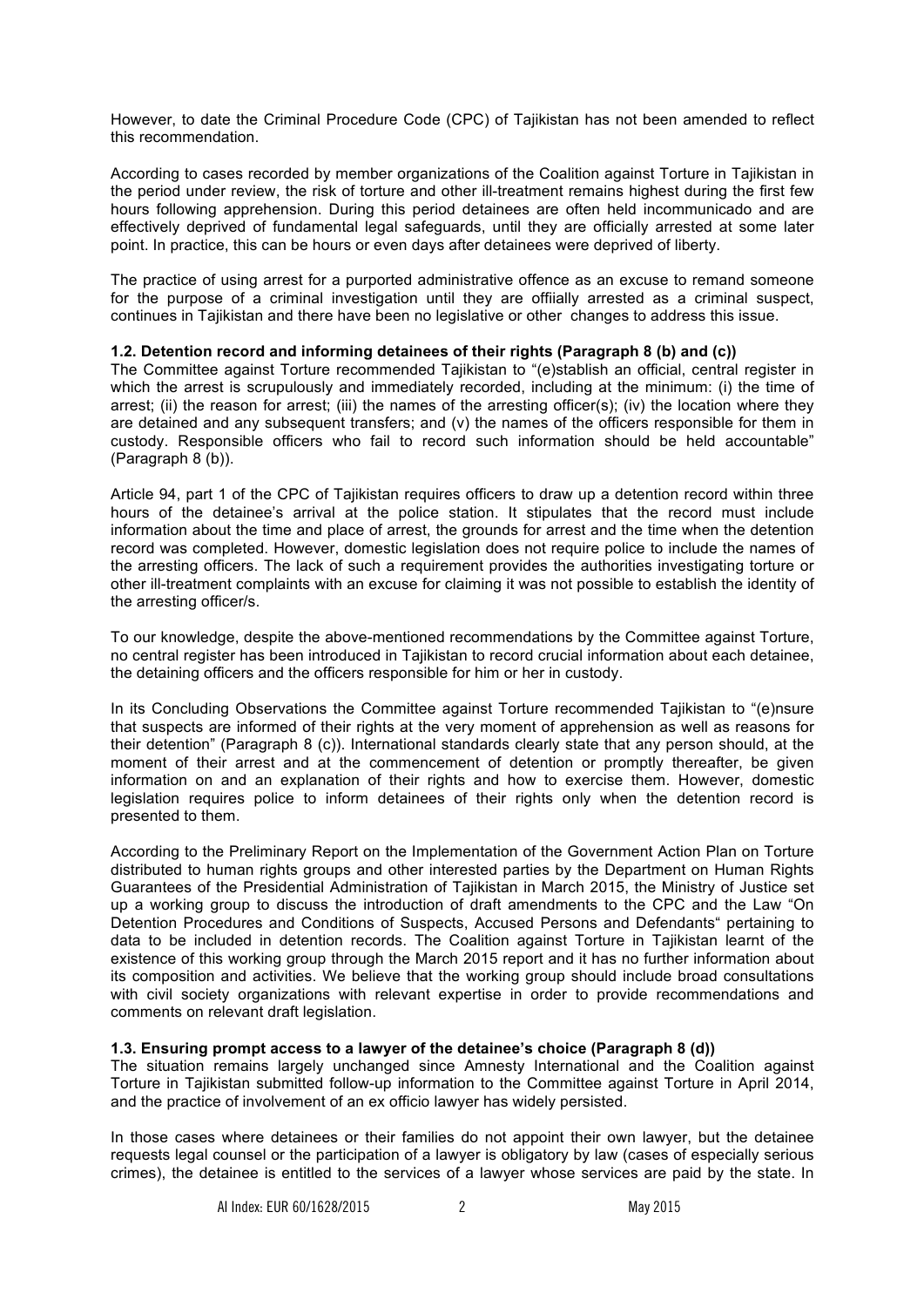such cases, the investigator should submit a written request for a lawyer to be involved to a local representation of a collegium of advocates (law firm), and it is the lawyer on duty at the time who should take up the case. On average it takes 24 hours until a lawyer starts working on a case. However, it is a common practice in Tajikistan that the investigator directly contacts a specific lawyer to act as an ex officio (state-appointed) lawyer, effectively hand-picking someone who will not provide effective defence and may be inclined to overlook torture or other ill-treatment.

In the period under review police investigators often denied independently hired lawyers access to their clients for days and lawyers in many cases see their clients for the first time at the remand hearing or even later.

In some cases involving state-appointed lawyers detainees are unaware that they have a lawyer until their relatives hire an independent lawyer who informs them of the existence of another lawyer in the case.

Lawyers continue to experience obstacles to visit and communicate with their clients in investigationisolation facilities (SIZOs), the detention facilities under the jurisdiction of the Ministry of Justice. In some cases, lawyers have been prevented from seeing their clients until the police investigator sent confirmation to the SIZO administration certifying that the lawyer is involved in the specific criminal case. Effectively, this practice means that the investigator determines whether or not a lawyer has a permission to see their client. SIZO staff have often referred to internal regulations preventing them from granting access to lawyers. In recent years, members of the Coalition against Torture in Tajikistan have repeatedly made requests for information about internal SIZO regulations but have received no response.

Members of a Monitoring Group consisting of Ombudsman's Office staff and civil society activists that began visiting detention facilities in February 2014 also requested to be given a copy of internal SIZO regulations. However, the SIZO administration stated that this information could not be shared. (For further information on the work of the Monitoring Group, refer to chapter 3.1.)

The independence of lawyers continues to be an issue of concern. The law "Ob advokature" (On Lawyers), which was mentioned in the April 2014 joint follow-up submission, entered into force in March 2015 after being developed by the working group "On developing draft legislation 'Ob advokature'", set up by the Presidential Administration and the Ministry of Justice. The law authorizes the Ministry of Justice in charge of the Qualification Commission to issue and withdraw lawyers' licences, which might undermine the independence of lawyers. This and other provisions in the draft law requiring practising lawyers to re-qualify under the terms of the new law risks rendering lawyers more vulnerable to administrative controls by the authorities and facilitating the revoking of licences for political or other arbitrary reasons.

# **1.4. Notifying family (Paragraph 8 (g))**

The Committee against Torture called on Tajikistan to "(a)mend the CPC to repeal the 12-hour period for notification of arrest by law enforcement officers to family members" (Paragraph 8 (g)).

To date, the CPC has not been amended and Article 100, part 1 still stipulates that family members should be notified of the detention and the detainee's whereabouts within 12 hours of apprehension, either by police or the detainee.

In the current context in Tajikistan, notification of family is a particularly important safeguard as family members in many cases try to appoint a lawyer of their choice for the detainee and prevent them being appointed to an ex officio (state-appointed) lawyer who, as described above, often fails to ensure a proper defence.

Domestic law in Tajikistan does not grant detainees the right to notify their lawyers and relatives of transfers between pre-trial detention facilities or of their removal from detention facilities for the purpose of investigative activities, such as taking them to the crime scene, nor are law enforcement officers under an obligation to inform the relatives. Amnesty International and the Coalition against Torture in Tajikistan have documented many cases in recent years where detainees were subjected to torture or other ill-treatment in the context of such transfers or removals.

AI Index: EUR 60/1628/2015 3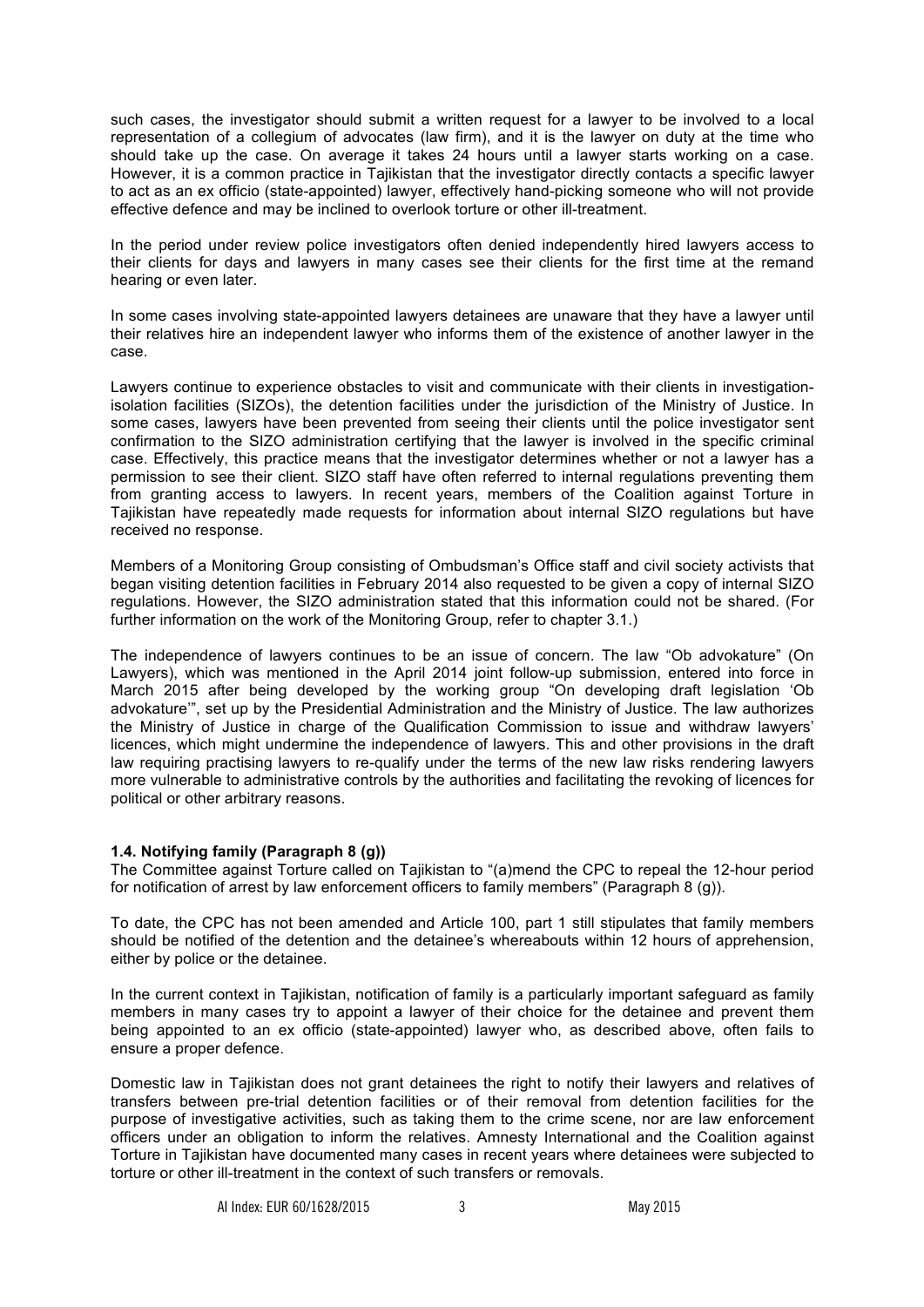According to the March 2015 Preliminary Report on the Implementation of the Government Action Plan on Torture by the Department on Human Rights Guarantees of the Presidential Administration of Tajikistan, the Prosecutor General's Office set up a working group to discuss the introduction of draft amendments to domestic legislation pertaining to prompt notification of the detainee's close relatives. The Coalition against Torture in Tajikistan learnt of the existence of this working group through the March 2015 report and it has no further information about its composition and activities. We believe that the working group should include broad consultations with civil society organizations with relevant expertise in order to provide recommendations and comments on relevant draft legislation.

# **1.5. Lack of access to qualified and independent medical personnel (Paragraph 8 (e))**

The Committee against Torture recommended Tajikistan to "(e)nsure that anyone arriving at a detention facility undergoes a routine medical examination, and that access to independent doctors is provided when requested by the detainee without conditioning such access on the permission or request of officials" (Recommendation 8 (e)).

In June 2011, the Law "On Detention Procedures and Conditions of Suspects, Accused Persons and Defendants" was adopted providing for medical examinations upon admission to a place of detention. However, the law states that medical examinations should be conducted in line with internal regulations, which are not public. As a result, the procedure and purpose of the examination remains unclear.

On 24 January 2014 the NGO Independent Center for the Protection of Human Rights submitted a letter to the Ministry of Health and Social Protection of the Population of the Republic of Tajikistan (Ministry of Health and Social Protection) inquiring about the role of medical professionals employed by the Ministry in carrying out medical examinations of those detained in temporary detention facilities (IVS) in Tajikistan and about the procedure pertaining to such examinations. In response the Ministry provided the following information on 15 February 2014:

"We believe it is necessary to note that following an instruction of the Head of the Executive Office of the President of the Republic of Tajikistan, the Ministry of Internal Affairs and the Ministry of Health and Social Protection of the Population of the Republic of Tajikistan have jointly elaborated a draft Instruction of the Government of the Republic of Tajikistan 'On Conditions of Detention, Food and Medical Treatment' and passed it to the Government of the Republic of Tajikistan for adoption."

On 11 April 2014, the Independent Center for the Protection of Human Rights wrote to the Government of Tajikistan asking for information about the status of the draft Instruction. On 12 May, it submitted a written complaint to the Government about the lack of a reply. However, the NGO has received no response to date. Also, in April 2014 the NGO approached the Working Group on the Implementation of the Istanbul Protocol, which includes representatives of different government agencies and civil society. Representatives of the Ministry of Health and Social Protection, who are members of the Working Group, informed the NGO that their Ministry had not yet received the final version of the draft from the Ministry of Internal Affairs. Since then, human rights groups have not received any further information pertaining to the content and status of the above-mentioned Instruction.

In practice, detainees do not undergo an independent routine medical examination upon admission to police stations and temporary detention facilities (IVS). Medical professionals, who work in the IVS of the city of Dushanbe and in the Anti-Corruption Agency in Dushanbe and who are employees of the Ministry of Internal Affairs and the Anti-Corruption Agency respectively, examine detainees after they are entered into these facilities. To our knowledge, other law enforcement agencies and IVS in Tajikistan do not have their own medical personnel. Instead, police usually take detainees to public health clinics where they are examined by doctors or medical attendants before transferring them to an IVS.

Doctors from public health clinics told members of the NGO Coalition against Torture during training sessions on the implementation of the Istanbul Protocol that police often bring too many detainees at a time and rush medical staff to conduct examinations quickly. According to the doctors, they do not routinely explain to the detainees the purpose of the examination; detainees are not asked for their consent; and they are not given a copy of the examination's results. Sometimes, examinations are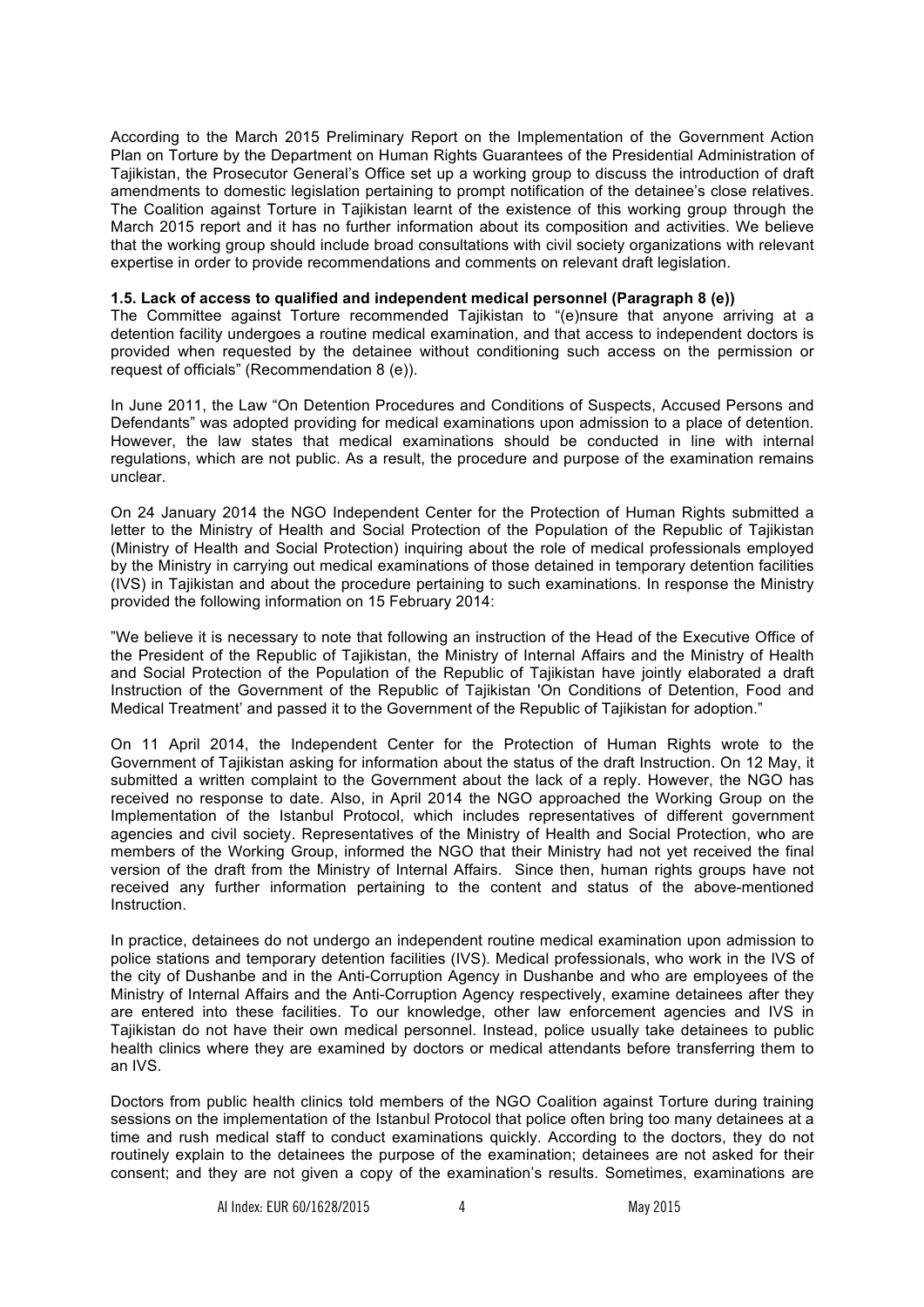conducted in the presence of police officers. The Coalition against Torture in Tajikistan is aware of cases where medical personnel certified that no injuries were found during the examination even when the detainee complained of torture or other ill-treatment and injuries were visible on his body. Medical personnel have told members of the Coalition against Torture that they are afraid of police reprisals as the examinations are sometimes conducted in the presence of police officers. Victims often refrain from reporting torture and other ill-treatment to the doctor while in the presence of police. Upon admission, temporary detention facilities usually accept these certificates as proof that the detainee has no injuries.

Medical personnel in pre-trial detention facilities (SIZO), which are under the jurisdiction of the Ministry of Justice, are supervised by the Ministry of Health and Social Protection but are employees of the penitentiary administration of the Ministry of Justice. There are cases in which medical personnel have come under pressure from the penitentiary administration as well as investigators, which undermines the required independence and impartiality of medical personnel.

# **1.6. Video cameras in temporary detention facilities (Paragraph 9(c))**

According to the March 2015 Preliminary Report of the Department on Human Rights Guarantees of the Presidential Administration of Tajikistan on the Implementation of the Government Action Plan on Torture, the Ministry of Internal Affairs equipped temporary detention facilities (IVS) and the facilities' duty rooms with video cameras. On 28 April 2015, in the framework of national consultations about the implementation of UPR recommendations in Tajikistan organized by the Department on Human Rights Guarantees of the Presidential Administration, the Ombudsman and the regional office of the UN High Commissioner for Human Rights (OHCHR), government representatives reported that video cameras had been set up in four facilities of the Ministry of Internal Affairs in Dushanbe, including the capital's IVS. The State Committee on National Security, the Drug Control Agency and the Anti-Corruption Agency also reported to have installed video cameras, but they have not provided any details about how many and where they have been set up. In recent months several lawyers petitioned that videorecordings relevant to cases they were working on be made available to them. Reportedly, they were either told that the recordings had not been saved or that no recordings had been made because the light was not working at the time.

# **1.7. Remand hearings (Paragraphs 8 (f))**

In its Concluding Observations, the Committee against Torture recommended Tajikistan to "(m)andate that a detainee be brought promptly before a judge, in line with international standards, and reduce the 72-hour period of police custody" (Paragraph 8 (f)). Other UN human rights bodies issued similar recommendations. For example, in its 2013 Concluding Observations on the second periodic report of Tajikistan, the UN Human Rights Committee recommended to "ensure that persons in police custody are brought before a judge within a maximum period of 48 hours" (Paragraph 17). In the follow-up report on his mission to Tajikistan, published in February 2015, the UN Special Rapporteur on torture "urge(d) the Government to reduce the period of lawful pre-charge detention to 48 hours in line with acceptable international standards" (Paragraph 16).

The CPC of Tajikistan has not been amended to reflect these recommendations. It currently stipulates that remand hearings should take place no later than 72 hours after a person is taken into custody. In practice, detainees are often brought before a judge later than the 72-hour limit. (For example, refer to the case of Tolib Shodiev in the annex below).

According to the Preliminary Report on the Implementation of the Government Action Plan on Torture distributed by the Department on Human Rights Guarantees of the Presidential Administration of Tajikistan in March 2015, the State Committee on National Security stated that, in line with the CPC, detainees are brought before a judge within 72 hours of the moment of de facto apprehension and stressed that it regarded this practice as "acceptable".

Domestic legislation does not require judges at remand hearings in Tajikistan to ask detainees how they were treated in custody or if they suffered from torture or other ill-treatment. In those cases where detainees make allegations of torture or other ill-treatment at remand hearings, judges typically ignore them and do not request an investigation into the allegations.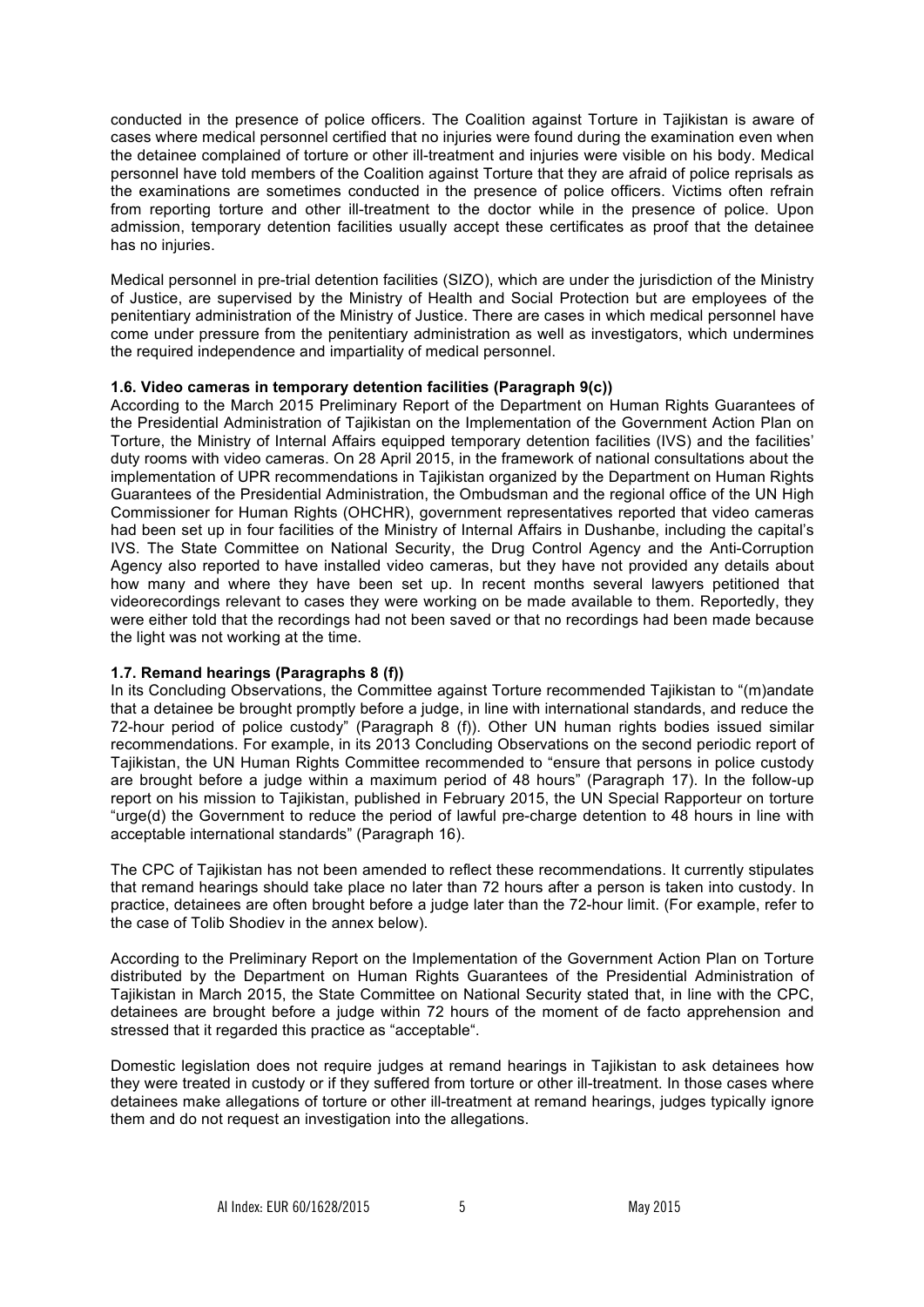# **2. PROMPT, IMPARTIAL AND EFFECTIVE INVESTIGATIONS (Paragraph 9) AND IMPUNITY (Paragraph 11)**

The situation regarding investigations of torture and other forms of ill-treatment has remained largely unchanged in the period under review. Criminal proceedings against the officials accused of torture or other ill-treatment often appear to be perfunctory, which perpetuates the cycle of impunity for these violations.

#### **2.1. Lack of comprehensive statistics regarding complaints, investigations, prosecutions and convictions (Paragraph 22)**

In its November 2012 Concluding Observations the Committee against Torture recommended Tajikistan to "compile statistical data relevant to the monitoring of the implementation of the Convention at the national level, including data on complaints, investigations, prosecutions and convictions of cases of torture and ill-treatment, trafficking and domestic and sexual violence, as well as of means of redress, including compensation and rehabilitation provided to the victims" (Paragraph 22).

However, the authorities of Tajikistan do not publish comprehensive statistics on complaints, investigations, prosecutions, convictions and means of redress relating to cases involving allegations of torture and other ill-treatment. Human rights groups are sometimes able to obtain statistical data on some of these issues, for example, from statements delivered by government agencies at press conferences, round tables or at international conferences on human rights issues or from reports or submissions relating to Tajikistan's international human rights obligations.

In March 2015, the Department on Human Rights Guarantees of the Presidential Administration of Tajikistan disseminated a document to human rights groups and other interested parties listing activities conducted by the end of 2014 under the National Action Plan on the Implementation of Recommendations made under the Universal Periodic Review (UPR). According to the document, a series of activities carried out to address UPR recommendations on torture led to "improved protection of human rights and interests of citizens". As evidence, the document refers to decreasing numbers of complaints received by the Prosecutor General's Office about torture or other ill-treatment in recent years. According to the document, the Office of the Prosecutor General received 48 complaints in 2010, 26 in 2011, 22 in 2012, 16 in 2013 and 10 in the first eleven months of 2014.

In Tajikistan, complaints about torture and other ill-treatment can also be submitted to the Ministry of Internal Affairs, the State Committee on National Security, the Drug Control Agency or other law enforcement agencies. The Ministry of Internal Affairs reported receiving 61 complaints of torture or other ill-treatment in 2012. It has not provided more up-to-date figures. On 28 April 2015, in the framework of national consultations about the implementation of UPR recommendations in Tajikistan, a representative of the State Committee on National Security reported it had not received any complaints of torture or ill-treatment in 2014. The other law enforcement agencies have not published any figures in recent years.

In the above-mentioned March 2015 document, the Department on Human Rights Guarantees of the Presidential Administration of Tajikistan claims the number of torture cases dealt with by the UN Human Rights Committee in recent years indicates that the number of torture cases in Tajikistan was diminishing. It points out that while from 2003 to 2010 the UN Human Rights Committee ruled that 28 individuals had been subjected to torture or other ill-treatment, since then only one complaint involving allegations of torture and other ill-treatment has been reviewed under the Committee's individual complaints procedure. However, in the NGO Coalition's view, among the main reasons why fewer cases were submitted to the Human Rights Committee after 2010 are the lack of a mechanism in Tajikistan to implement the Committee's decisions and the long time it takes the Committee to rule on a case. In the last three years, three cases have been submitted under the Committee's individual complaint procedure, all of which involve allegations of torture or other ill-treatment.

From 2011 to the end of 2014, members of the NGO Coalition against Torture in Tajikistan documented more than two dozen cases each year of men, women and children who were allegedly subjected to torture or other ill-treatment. In the first three months of 2015 the Coalition registered ten new cases. Given the strength of evidence in support of the allegations in many cases, a notably small number of law enforcement officials has been prosecuted and brought to trial for torture or other illtreatment, and disciplinary proceedings continue to be used to the exclusion of criminal prosecutions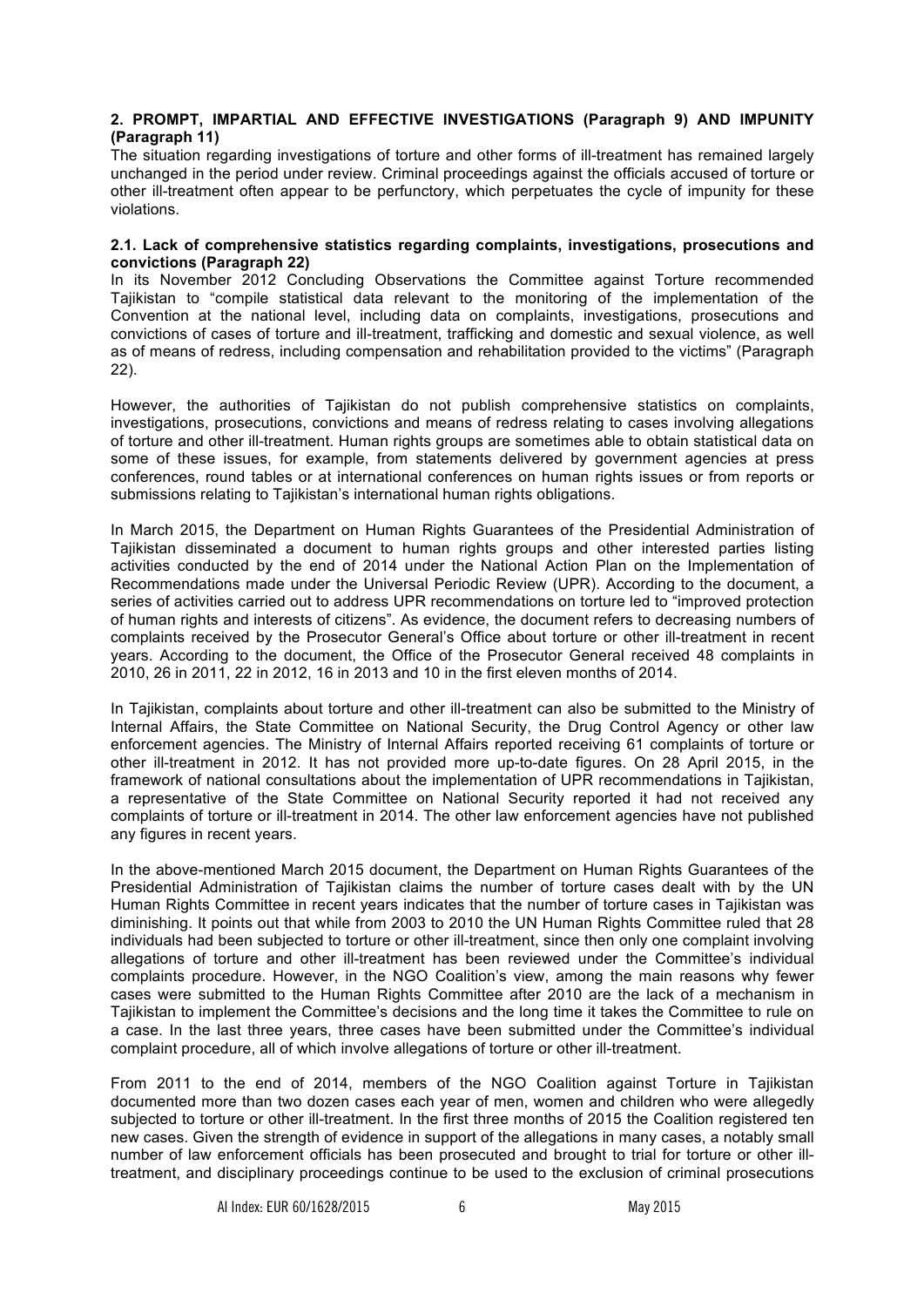in many cases. In many cases, victims of torture do not file complaints for fear of reprisals or because they do not believe this could help them achieve justice.

To our knowledge, no criminal case was opened under Article 143.1 (torture) in 2014, and in 2015 one case has so far been opened. In Tajikistan, criminal cases involving allegations of torture or other illtreatment are frequently opened under other charges, such as "abuse of authority" or "exceeding official powers". No statistics have been published relating to those crimes.

## **2.2. The need to set up an independent criminal investigation mechanism (Paragraphs 15 and 11(a))**

The Committee against Torture called on Tajikistan to "establish a fully resourced, effective, independent and accessible mechanism to investigate and facilitate the submission of complaints by victims and witnesses of torture and ill-treatment to public authorities, as pledged by the State party following the universal periodic review in March 2012" (Paragraph 15) and to "(t)ake concrete steps to establish an effective and independent criminal investigation mechanism with no connection to the body prosecuting the case against the alleged victim" (Paragraph 11(a)).

To date, no such mechanism has been established. The internal security services of the Ministry of Internal Affairs, the State Committee on National Security, the Drug Control Agency or other law enforcement agencies conduct a preliminary inquiry into allegations of torture or other ill-treatment if victims submit their complaint to these agencies that are implicated in the complaint. However, the agencies usually conclude that the allegations have not been substantiated raising serious concerns about the impartiality of the investigations. Domestic legislation does not oblige these agencies to refer such allegations for investigation to the Prosecutor's Office or another agency which could ensure at least some degree of independence and impartiality of the investigation. During the preliminary inquiry, complainants are not awarded the procedural status of "victims". As a result, they are neither entitled to contribute evidence for consideration by those conducting the preliminary investigation nor are they permitted to see the report of the preliminary inquiry.

When prosecutors initiate the investigation into allegations of torture and other ill-treatment, they lead the investigation, but domestic legislation permits them to order police to undertake investigative activities and gather evidence. Prosecutors and policemen from the same regions often have close professional and sometimes even personal links. This clearly hinders the possibilities for impartial and independent investigations to be conducted.

In those cases where the use of torture or other ill-treatment is revealed or alleged during the court hearing, prosecutors have an inherent conflict of interest. The law envisages that prosecutors carry out both the function of criminal prosecution and that of supervision over the legality of the investigative process, which creates a further conflict of interest. Within the function of criminal prosecution, the prosecutor presents indictments in courts that are frequently based on information provided by police or other law enforcement agencies. By revealing violations (including torture and other ill-treatment) that took place during their investigative activities, the prosecutor undermines the legitimacy of the collected evidence and weakens the arguments presented in the indictment.

In order to address the lack of impartiality and independence of preliminary inquiries and investigations into allegations of torture or other ill-treatment in Tajikistan, local and international human rights groups have for many years called on the authorities to establish an independent mechanism to promptly conduct thorough and impartial investigations into all credible allegations of torture or other ill-treatment. It is crucial that such a mechanism has no hierarchical or institutional links to the alleged perpetrator or the agency they belong to, and is endowed with sufficient authority, competence and resources.

According to the Preliminary Report on the Implementation of the Government Action Plan on Torture distributed by the Department on Human Rights Guarantees of the Presidential Administration of Tajikistan in March 2015, the Prosecutor General's Office set up a working group to examine "the possibility of setting up a new organ to review complaints and statements of torture victims or to designate an existing structure and endow it with the authority to deal with this question". At the same time, according to the report, the Prosecutor General's Office believes no separate mechanism is currently needed considering the "very insignificant" number of torture complaints. The Coalition against Torture in Tajikistan learnt of the existence of this working group through the March 2015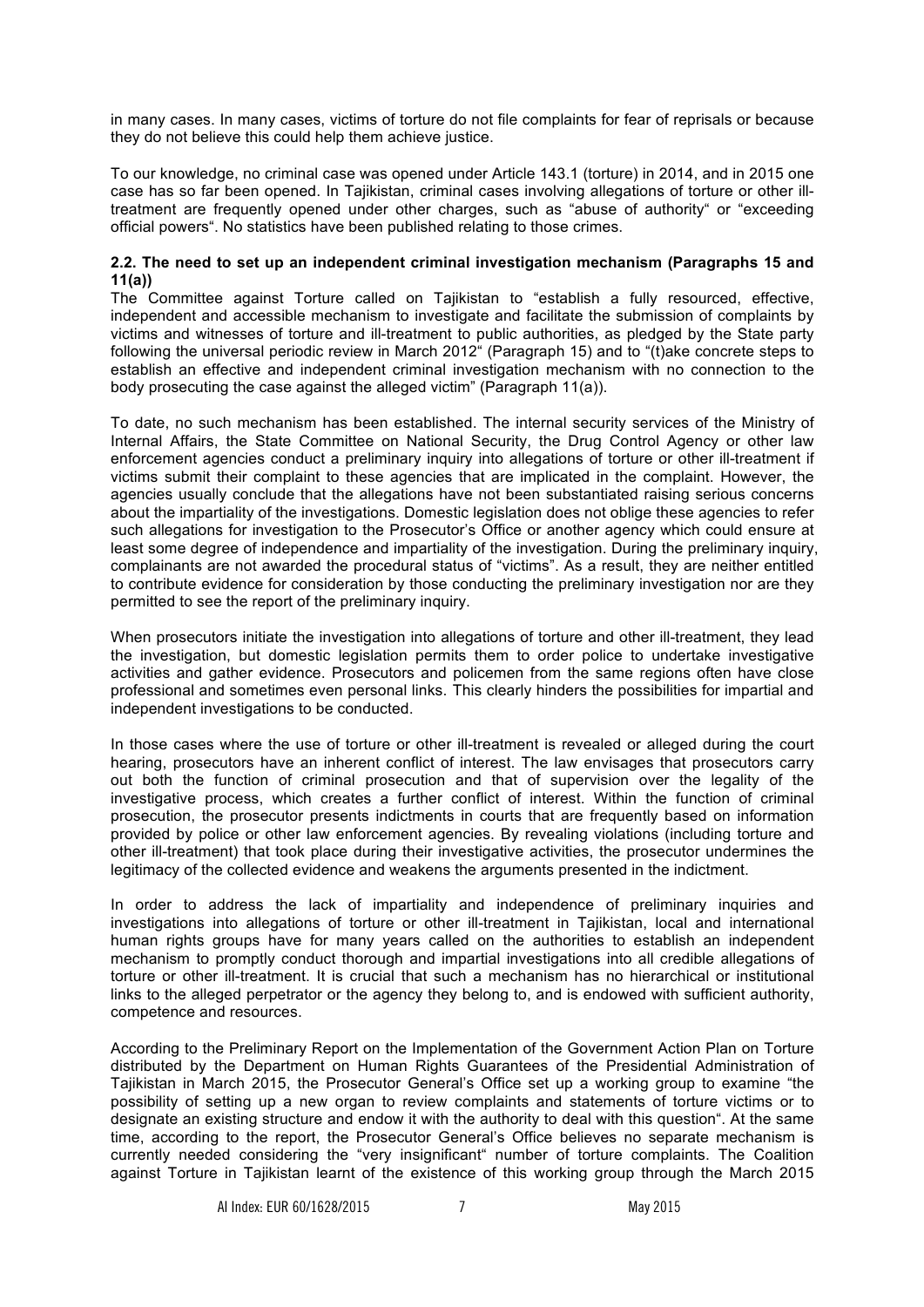report and it has no further information about its composition and activities. We believe that the working group should include broad consultations with civil society organizations with relevant expertise in order to provide recommendations and comments on relevant draft legislation.

# **2.3. No lenience for torturers (Paragraphs 7 and 11(c))**

In its November 2012 Concluding Observations, the Committee against Torture recommended Tajikistan to "ensure that the Law on Amnesty contain clear provisions stipulating that no person convicted for the crime of torture will be entitled to benefit from amnesties, and that such prohibition is strictly complied with in practice" (Paragraph 7) and to "(r)evoke provisions in the CPC allowing termination of criminal proceedings and exemption of the defendant from criminal liability whenever the case concerns allegations of torture and ill-treatment" (Paragraph 11(c)).

Tajikistan's domestic legislation does not exclude perpetrators of torture or other ill-treatment from benefitting from prisoners amnesties. There have been several cases in recent years where torturers were released from prison following such amnesties or had their sentences reduced. Furthermore, Tajikistani legislation contains a statue of limitations applicable to the crimes of torture or other illtreatment.

According to the March 2015 Preliminary Report on the Implementation of the Government Action Plan on Torture, the Ministry of Justice set up a working group on the application of prisoners amnesties to people convicted under Article 143.1 (torture) of the Criminal Code. The Coalition against Torture learnt of the existence of this working group through the March 2015 report and it has no further information about its composition and activities. We believe that the working group should include broad consultations with civil society organizations with relevant expertise in order to provide recommendations and comments on relevant draft legislation.

# **2.4. Reparation for victims of torture (Paragraph 21)**

The Committee against Torture recommended Tajikistan to "ensure that there are clear provisions in the domestic legislation on the right of torture victims to redress, including fair and adequate compensation and rehabilitation for damages caused by torture. It should, in practice, provide all victims of torture or ill-treatment with redress (…) and as full rehabilitation as possible regardless of whether perpetrators of such acts have been brought to justice" (Paragraph 21).

According to the March 2015 Preliminary Report on the Implementation of the Government Action Plan on Torture prepared by the Department on Human Rights Guarantees of the Presidential Administration of Tajikistan, the Supreme Court of Tajikistan submitted draft amendments to the Government on 3 November 2014 regarding compensation for harm suffered as a result of torture. If adopted, the amendments to Article 1086, part 2 of the Civil Code of Tajikistan would specify that torture is one of the grounds for claiming compensation.

We are aware of only two incidents in Tajikistan where compensation has been granted by the courts in two separate cases. In both cases, the victims died in custody in 2011, allegedly as a result of torture. Safarali Sangov's family received the compensation payment in February 2014 and Bakhromiddin Shodiev's family received compensation in May 2014 (further information on the two cases is in the annex below). Two further compensation cases relating to torture or other ill-treatment are currently being considered by courts in Tajikistan.

To our knowledge, other forms of reparation such as measures of satisfaction and guarantees of nonrepetition have not been made available to torture victims in Tajikistan and legislation does not provide for such measures.

# **3. CONDITIONS IN DETENTION (Paragraph 14(c))**

#### **3.1. Systematic and independent review of all places of detention by national and international monitors (Paragraph 14(c))**

The Committee against Torture recommended Tajikistan in November 2012 to "(t)ake concrete steps, as a matter of priority, to ratify the Optional Protocol to the Convention and establish an effective National Preventative Mechanism which is resourced and permitted to conduct regular, independent,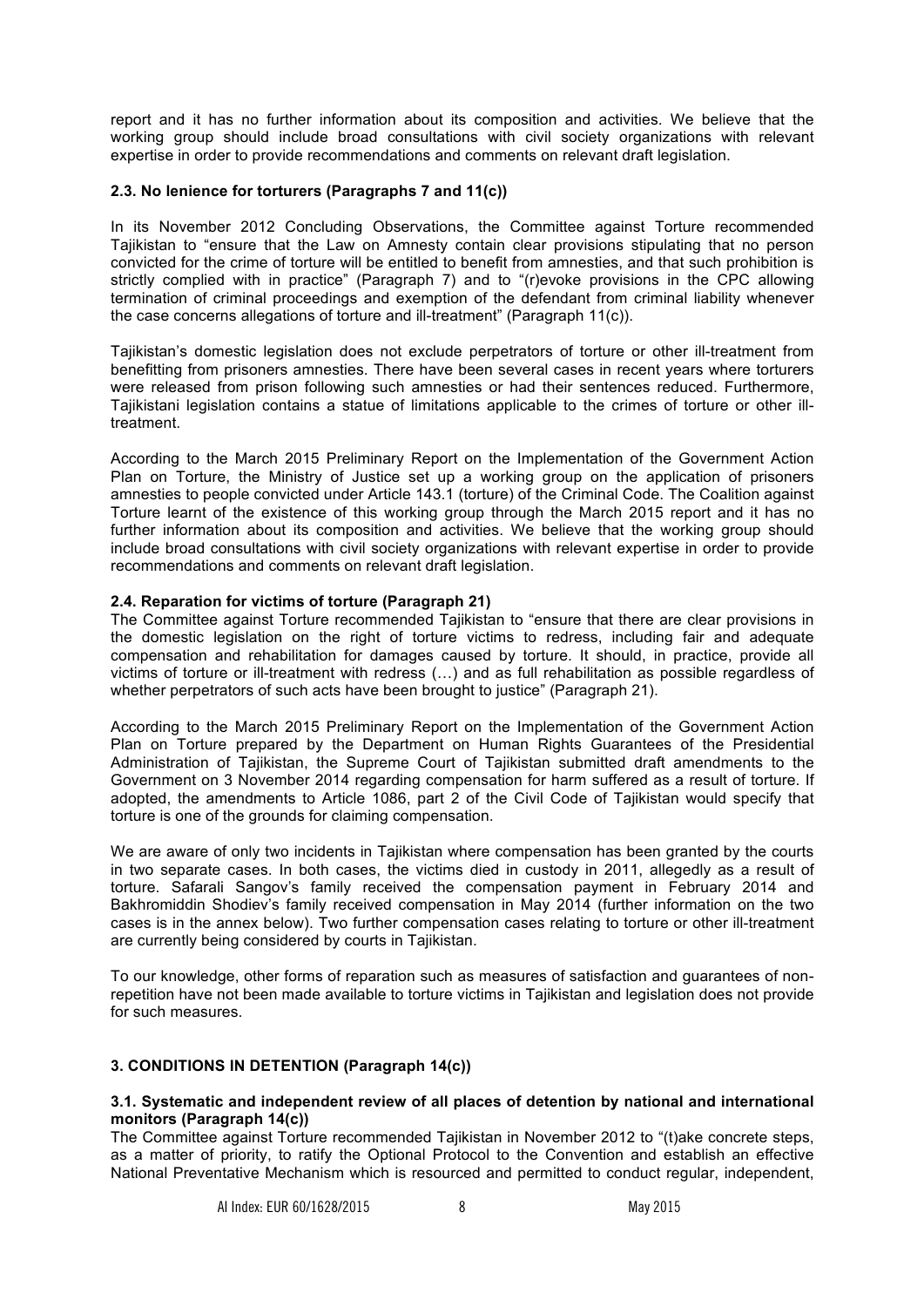unannounced and unrestricted visits of inspection to all places of deprivation of liberty, with opportunity for inspectors to speak privately with individual detainees (Paragraph 14(c)).

In the meantime, the UN Committee recommended the Tajikistani authorities to "grant unimpeded access to the ICRC and independent non-governmental organizations to all places of detention, and ensure that the Ombudsman undertakes regular, unannounced visits to all places of deprivation of liberty, accompanied by medical professionals, including to places of police custody, and that the findings are made available publicly" (Paragraph 14(c)).

Tajikistan has not yet ratified the Optional Protocol to the Convention against Torture (OPCAT) and has thus not committed itself to setting up a National Preventative Mechanism.

In the March 2015 document on the Implementation of the National Action Plan on Recommendations made under the Universal Periodic Review, the authorities stated that the Ministry of Justice looked into the question of ratifying OPCAT and setting up a National Preventative Mechanism. It concluded that "the current system and legislation would have to be amended" in order to ratify OPCAT and that "further analysis of all aspects" is needed and that the experience of other state parties to OPCAT should be studied.

The International Committee of the Red Cross (ICRC) has not had access to detention facilities in Tajikistan for the purpose of monitoring since 2004.

In February 2014, a Monitoring Group established as part of the Ombudsman's Office and consisting of Ombudsman's Office staff and civil society activists began visiting detention facilities. However, the Monitoring Group has to announce its visits and when it receives allegations of torture or other illtreatment in a specific case and wants to urgently conduct a visit, the administration of the detention facility typically only admits staff of the Ombudsman's Office and denies access to the civil society members of the Monitoring Group. In these circumstances, in 2014, the Monitoring Group was not able to document a single case of torture or other ill-treatment in pre-trial detention facilities even though its members received a number of apparently credible allegations of torture and other illtreatment in penitentiary institutions.

Independent monitoring of detention facilities is not regulated in domestic legislation and, besides their participation in the framework of the Monitoring Group, human rights defenders in Tajikistan are not permitted to enter detention facilities in order to conduct independent monitoring.

# **Further details to the information provided can be found in the following publications, issued since submitting the joint follow-up report in April 2014**:

Joint document by the coalitions against torture in Kazakhstan, Kyrgyzstan and Tajikistan, Amnesty International (AI), the Helsinki Foundation for Human Rights (HFHR, Poland), International Partnership for Human Rights (IPHR, Belgium) and the World Organisation against Torture (OMCT):

Tajikistan needs to do more to end torture. An overview of current concerns, February 2015.<br>See http://notorture.ti/en/reports/taiikistan-needs-do-more-end-torture-overview-currenthttp://notorture.tj/en/reports/tajikistan-needs-do-more-end-torture-overview-currentconcerns

Joint document by the Coalition against Torture in Tajikistan, the Helsinki Foundation for Human Rights (HFHR, Poland) and International Partnership for Human Rights (IPHR, Belgium):

• Tajikistan: Briefing on the implementation of recommendations issued by the UN Human Rights Committee in paragraphs 16 and 23 of its 2013 Concluding Observations, February 2015. See http://tbinternet.ohchr.org/Treaties/CCPR/Shared%20Documents/TJK/INT\_CCPR\_NGS\_TJK\_ 19634\_E.pdf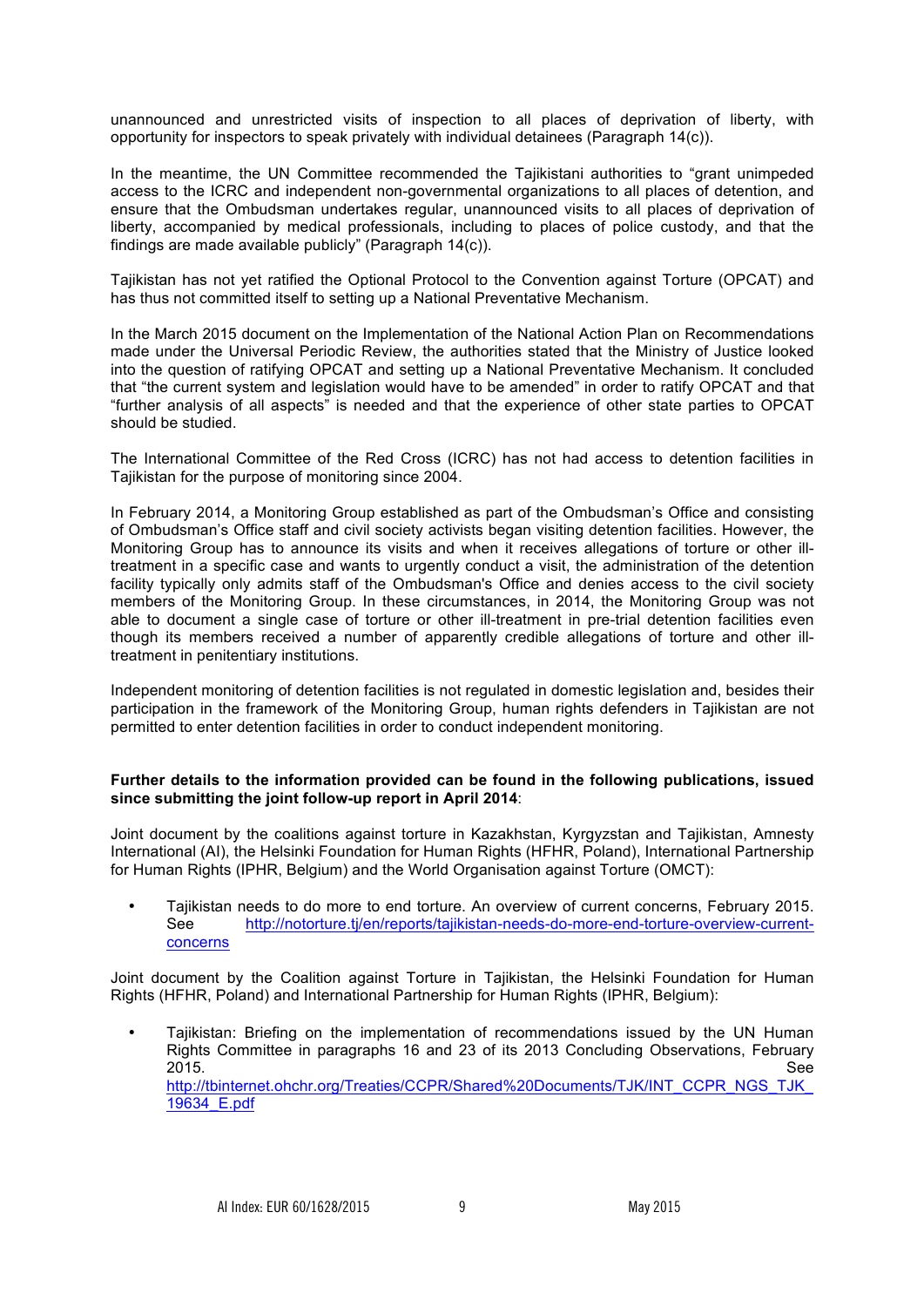# **ANNEX: CASE EXAMPLES**

This section of the document updates some of the case examples included in the April 2014 document entitled "Tajikistan: Joint follow-up submission to the Concluding Observations of the United Nations Committee against Torture", that was jointly submitted to the Committee by Amnesty International and the Coalition against Torture in Tajikistan. All update information is highlighted in bold and italics, for ease of reference.

In addition, this annex includes the cases of three men – Tolib Shodiev, Djamshed Narzullaev and Djuma Rozikov – whose cases came to the attention of the organizations issuing this document since April 2014, when the joint NGO document was submitted to the Committee.

The case examples in this section are listed in chronological order.

**THE CASE OF ILHOM ISMONOV<sup>i</sup> :** TORTURE AND OTHER ILL-TREATMENT IN CONNECTION WITH NATIONAL SECURITY CONCERNS

On 3 November 2010 Ilhom Ismonov was apprehended on suspicion of participation in a criminal group, and kept in unacknowledged detention for seven days in the building of the MIA Sixth Department of Sughd region. He alleges he was tortured during this time including with electric shocks and boiling water in order to force him to confess. Ilhom Ismonov was tried in a case which grouped together 48 other men on charges of extremism in a trial which fell short of international standards of fairness. At the trial in September 2011, Ilhom Ismonov told the judge at Sughd Regional Court that security officials had tortured him to get him to confess but the judge did not take any action to investigate the claims. On 23 December 2011, Ilhom Ismonov was convicted for "organization of a criminal group" (CC, Article 187) and sentenced to eight years in prison. In November 2012 the Supreme Court upheld his conviction but reduced the sentence to six and a half years.

In June 2013, the UN Working Group on Arbitrary detention ruled Ilhom Ismonov's detention to be arbitrary and recommended that he be released immediately. However, despite this ruling Ilhom Ismonov remains in detention. *He was released on 2 May 2015 after having served his sentence.* 

In March 2014, the Human Rights Committee registered an individual complaint from Ilhom Ismonov and his wife under the Optional protocol of the ICCPR.

#### **THE CASE OF SAFARALI SANGOV:** COMPENSATION

Safarali Sangov, 37 years old, died on 5 March 2011 in the Karabolo medical centre, four days after he was taken there unconscious from the Department of Internal Affairs of Sino District in Dushanbe. His body had signs of numerous injuries sustained shortly before his death.

Assisted by a lawyer from the Bureau of Human Rights and Rule of Law, Safarali Sangov's wife filed a claim for compensation for moral and material damage at the Sino District Court. On 5 March 2013, the court ruled that she should receive TJS 46,500 (about USD 10,000). The Ministry of Internal Affairs appealed this ruling but on 30 May 2013, the Judicial Board of the Dushanbe City Court upheld the decision by Sino District Court and dismissed the appeal. On 1 July 2013, the Sino District Court issued a writ for the sum of compensation to be paid by the Ministry of Internal Affairs. However, for over six months Safarali Sangov's widow did not receive the compensation. The lawyer has lodged a complaint. Safarali Sangov's widow received the payment in March 2014. *No other means of reparation such as satisfaction or guarantees of non-repetition have been granted.*

#### **THE CASE OF BAKHROMIDDIN SHODIEV:** COMPENSATION

Bakhromiddin Shodiev died on 30 October 2011 in Dushanbe National Medical Centre, where he was taken unconscious on 20 October from the Department of Internal Affairs (DIA) of Shomansur District in Dushanbe, following his arrest for theft the previous day. The Shohmansur District Prosecutor opened a criminal case on 4 November 2011 against the police investigator and others under Article 322.2 (negligence) of the Criminal Code. On 4 November 2011, three employees of Shohmansur District DIA were dismissed after an internal investigation in connection with the death. The deputy head of the police was also dismissed. The Head of the Shomansur District DIA and the head of the Central District MIA were severely reprimanded.

 AI Index: EUR 60/1628/2015 10 May 2015 Before the trial began, on 17 February 2012 a claim for TJS 180,000 (USD 37,200) in damages was made